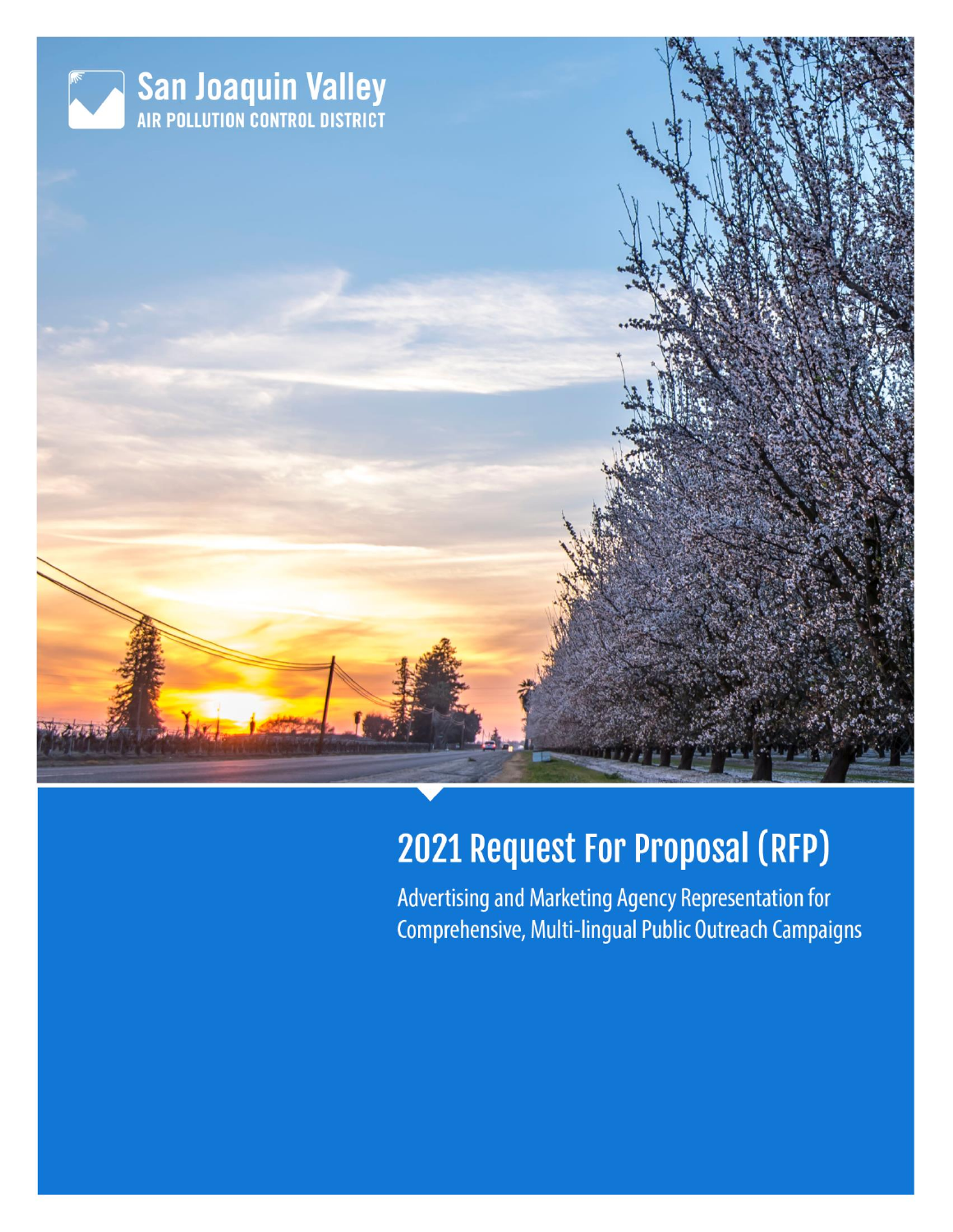# **TABLE OF CONTENTS**

| <b>SECTION I</b>   | <b>INTRODUCTION</b>                                                | 3  |
|--------------------|--------------------------------------------------------------------|----|
| <b>SECTION II</b>  | <b>SCHEDULE</b>                                                    | 5  |
| <b>SECTION III</b> | <b>BACKGROUND</b>                                                  | 6  |
| <b>SECTION IV</b>  | <b>PROJECT SPECIFICATIONS</b>                                      |    |
| <b>SECTION V</b>   | <b>WRITTEN PROPOSAL CONTENTS</b>                                   | 9  |
| <b>SECTION VI</b>  | <b>WRITTEN PROPOSAL EVALUATION</b><br>& IN-HOUSE INTERVIEW DETAILS | 12 |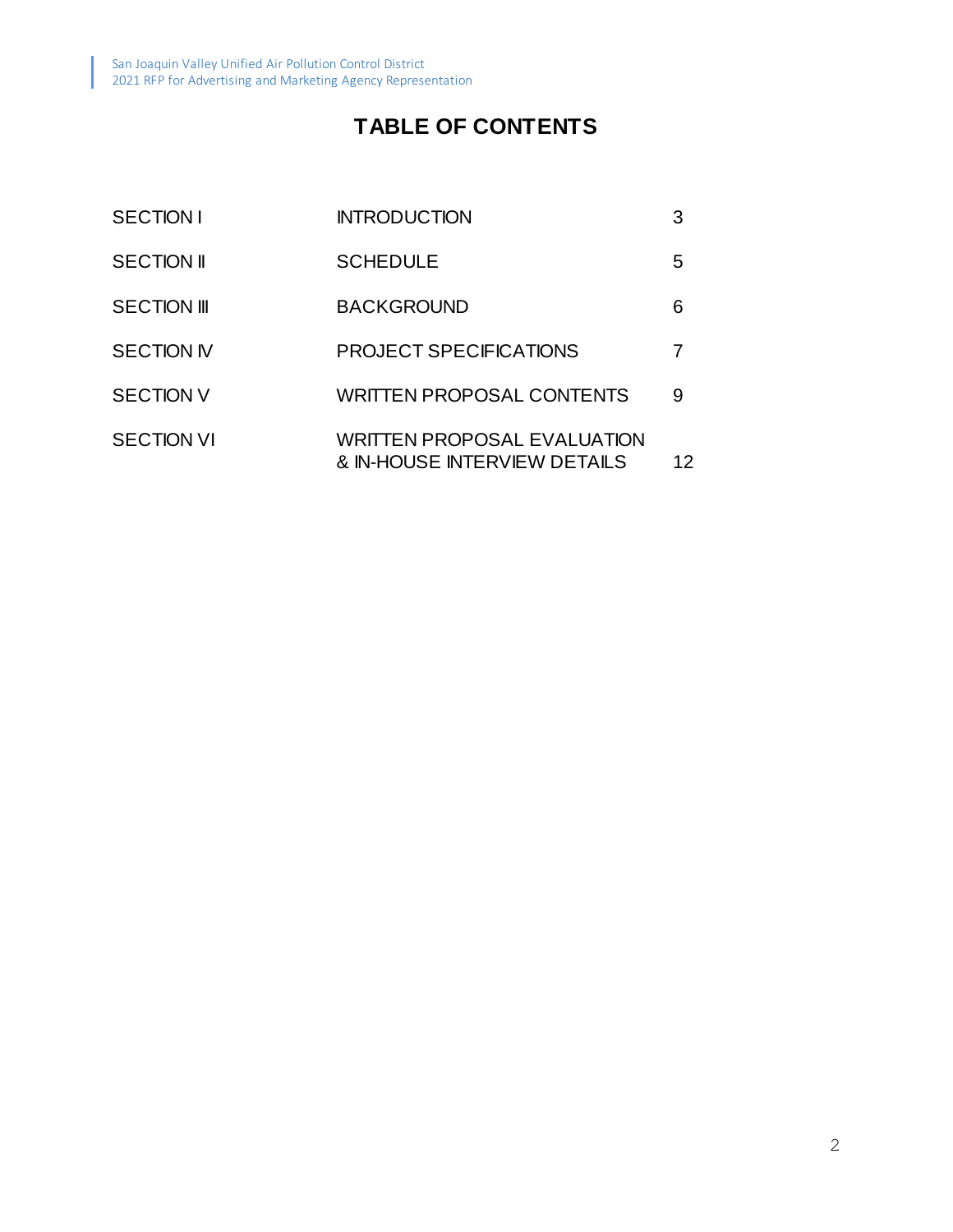## **Section I – Introduction**

Since its formation in March 1992, the San Joaquin Valley Air Pollution Control District (District) has focused on improving air quality through a variety of rules, regulations, incentives and programs in Fresno, Kings, Madera, Merced, San Joaquin, Stanislaus, Tulare and the Valley air basin portion of Kern counties. The District's mission to protect public health by improving air quality in the San Joaquin Valley relies on the public's awareness, understanding and support of the agency and its air quality improvement programs. Widespread public acceptance and implementation of emission-reducing behaviors depend on cohesive, consistent, well designed, and well-implemented public outreach programs such as the District's residential winter No Burning season, the summer Healthy Air Living program, and the numerous voluntary incentive programs.

To effectively reach specifically targeted groups, generate public interest in and support of air-quality improvement programs, and effect meaningful changes in public behavior, the District invests in multi-lingual, multi-media public awareness and educational campaigns on an ongoing basis.

The District's Outreach and Communications (OC) team is highly skilled in marketing, community outreach and media relations. This team includes two bilingual outreach representatives, a graphic designer, a web designer, and a videographer. The OC team has experience working with EJ communities, developing campaigns and programs for various target audiences, and handling media inquiries from outlets as diverse as the Los Angeles Times or the Hanford Sentinel. Our advertising agency partner should be prepared to work collaboratively with the OC team and learn extensively about the air quality issues facing the San Joaquin Valley.

The District is not merely looking for an agency to develop creative concepts and place them within traditional media markets in the Valley. Rather, the District is looking for an agency whose skill set will complement the in-house abilities of the District team and leverage air quality-appropriate opportunities to further air quality messages. The District is looking for an agency that will both understand and believe in the mission and vision of this agency and offer new, strategic and creative ideas to enhance the public outreach process. The intent of this client-agency relationship is to ensure that all Valley residents have opportunities to learn about and become engaged in the air quality improvement process. Please review the following online documents to learn more about the District's goals and work culture:

- The District's Mission, Vision and Core values underpin all District programs, initiatives and efforts. Our expectation is that our partner agency understands and shares these as goals for San Joaquin Valley. [http://www.valleyair.org/General\\_info/aboutdist.htm#Mission](http://www.valleyair.org/General_info/aboutdist.htm#Mission)
- The S.T.A.R. (Service, Teamwork, Attitude and Respect) program is the District's internal work culture. We expect our partner agency to have a similar philosophy. [http://www.valleyair.org/General\\_info/STAR\\_web.pdf](http://www.valleyair.org/General_info/STAR_web.pdf)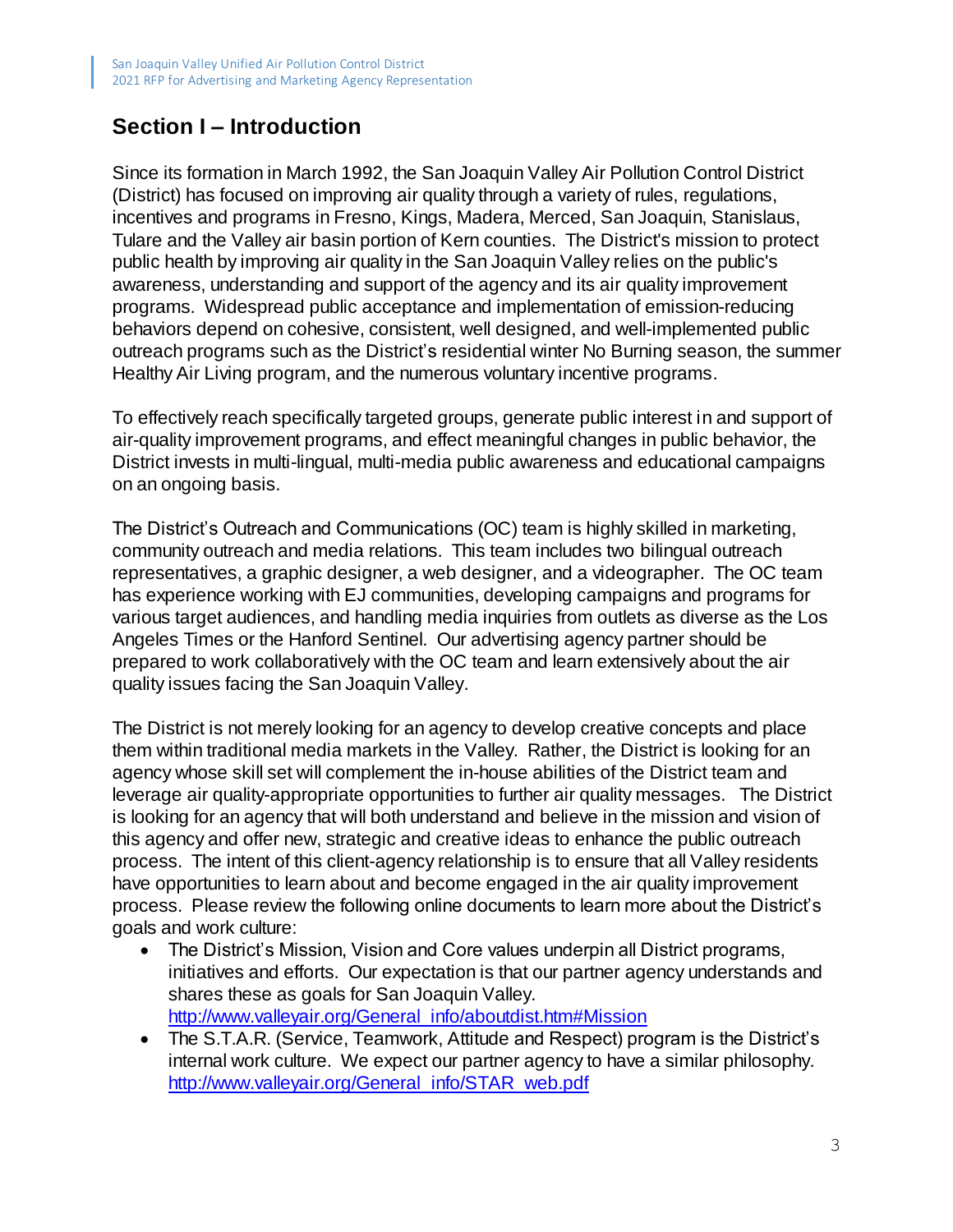Proposals are being solicited from advertising and marketing agencies with proven experience in the San Joaquin Valley in implementing multi-media, public outreach and educational campaigns for a variety of programs and messages in primarily English and Spanish, and secondarily in Hmong and Punjabi, within all three media markets of the District. The campaigns and funding parameters are outlined further in this document, yet may be changed prior to contract finalization.

The projected total budget annual allocation for the entire package is approximately \$800,000 per year. Furthermore, the contract could possibly be annually renewed up to four times pending evaluation of performance. An annual increase in funding is possible based on increases in media costs and evaluation of performance. **All cost estimates, proposals and potential contract renewals require approval from the District's Governing Board through an annual contract approval process and annual budget approval process.**

Advertising and public relations agencies with experience working throughout the San Joaquin Valley are invited to submit proposals for consideration as outlined in this packet. While it is not required that an agency be located in the San Joaquin Valley, current experience executing comprehensive multilingual campaigns in the San Joaquin Valley as well as a thorough understanding of the unique qualities of the Valley and the area's air quality challenges will be an important scoring criteria for this RFP process.

#### **Again, all contracts and budgets are subject to approval by the District's Governing Board.**

No bidders' conference is being offered. All questions concerning the RFP should be directed to our Linkedin Group "Valley Air District Advertising RFP Q&A Forum" where all appropriate questions will be answered openly. Request membership at:

<https://www.linkedin.com/groups/7036758/>

District staff contact for the RFP is: Jaime Holt Chief Communications Officer San Joaquin Valley Air Pollution Control District 1990 E. Gettysburg Ave. Fresno, California 93726-0244 Phone (559) 230-5850 E-mail: jaime.holt@valleyair.org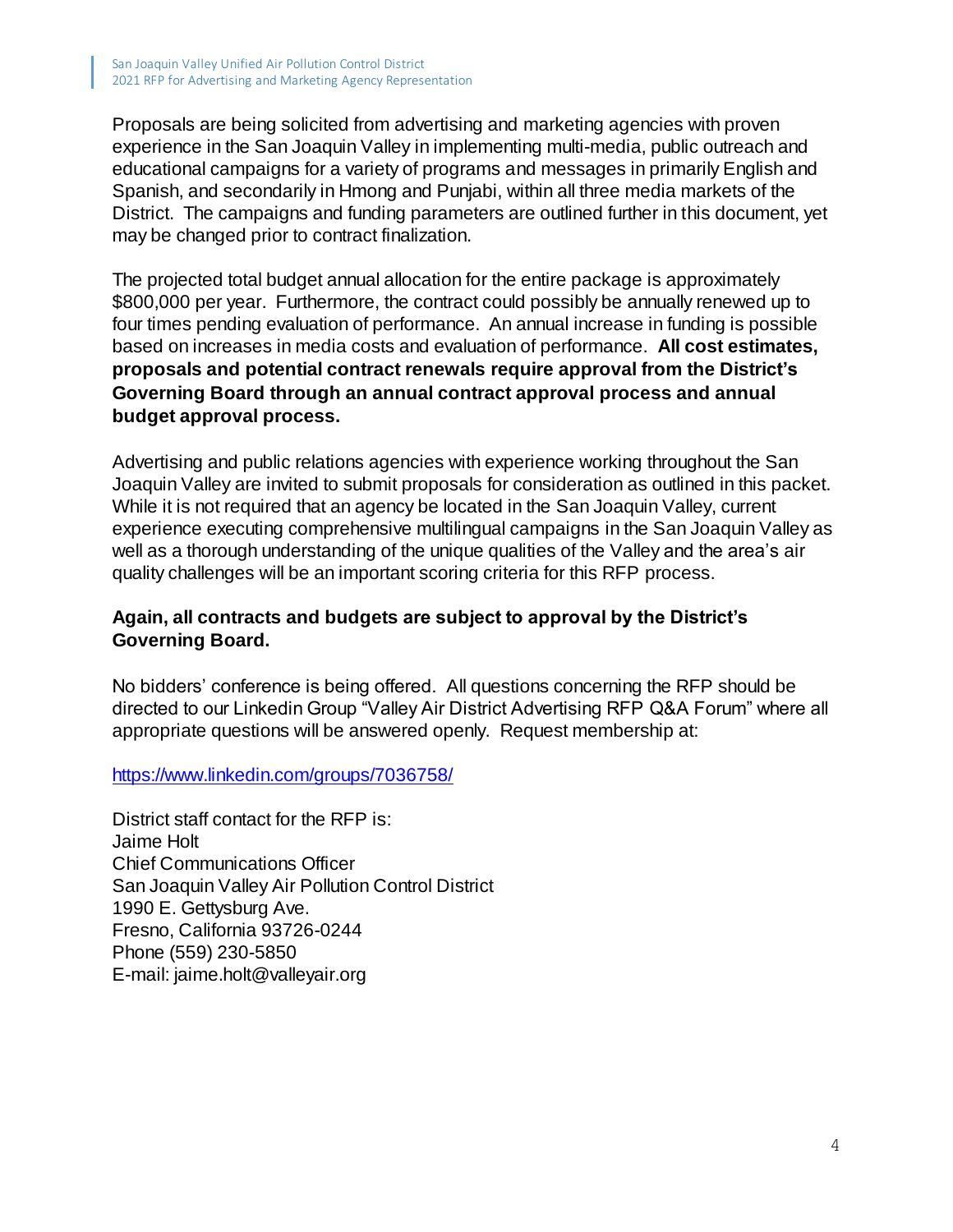## **Section II - Schedule**

| <b>DATE</b>          | <b>EVENT</b>                                                                                                                                                                                                                 |
|----------------------|------------------------------------------------------------------------------------------------------------------------------------------------------------------------------------------------------------------------------|
| March 16, 2021       | RELEASE OF REQUEST FOR PROPOSAL                                                                                                                                                                                              |
| April 21, 2021 (5pm) | <b>PROPOSAL SUBMISSION DEADLINE</b>                                                                                                                                                                                          |
| April 2021           | PROPOSAL REVIEW BY DISTRICT STAFF                                                                                                                                                                                            |
| By April 30, 2021    | <b>FINALIST AGENCIES NOTIFIED FOR IN-HOUSE</b><br><b>INTERVIEWS (EITHER VIA ZOOM OR IN THE</b><br>DISTRICT'S FRESNO OFFICE) WITH EXECUTIVE<br><b>MANAGEMENT</b>                                                              |
| Week of May 3, 2021  | AGENCY INTERVIEWS AT DISTRICT OFFICE (Note<br>that these will not be creative pitch meetings but rather<br>interviews related to the Agency's culture, knowledge,<br>strategy and capacity related to the District's needs.) |
| May 2021             | POTENTIAL ADDITIONAL INTERVIEWS OR DATA<br><b>GATHERING</b>                                                                                                                                                                  |
| Late May, 2021       | <b>FINAL SELECTION ANNOUNCED</b>                                                                                                                                                                                             |
| June 17, 2021        | CONTRACT PRESENTATION TO DISTRICT<br><b>GOVERNING BOARD FOR PUBLIC COMMENTS</b><br>AND CONSIDERATION FOR FINAL APPROVAL                                                                                                      |
| July 1, 2021         | PROPOSED CONTRACT START DATE                                                                                                                                                                                                 |
| <b>YEAR ROUND</b>    | DEVELOP AND IMPLEMENT MEDIA CAMPAIGNS<br><b>AND EVENTS</b>                                                                                                                                                                   |
| June 30, 2022        | CONTRACT END DATE (potential for four annual<br>renewals)                                                                                                                                                                    |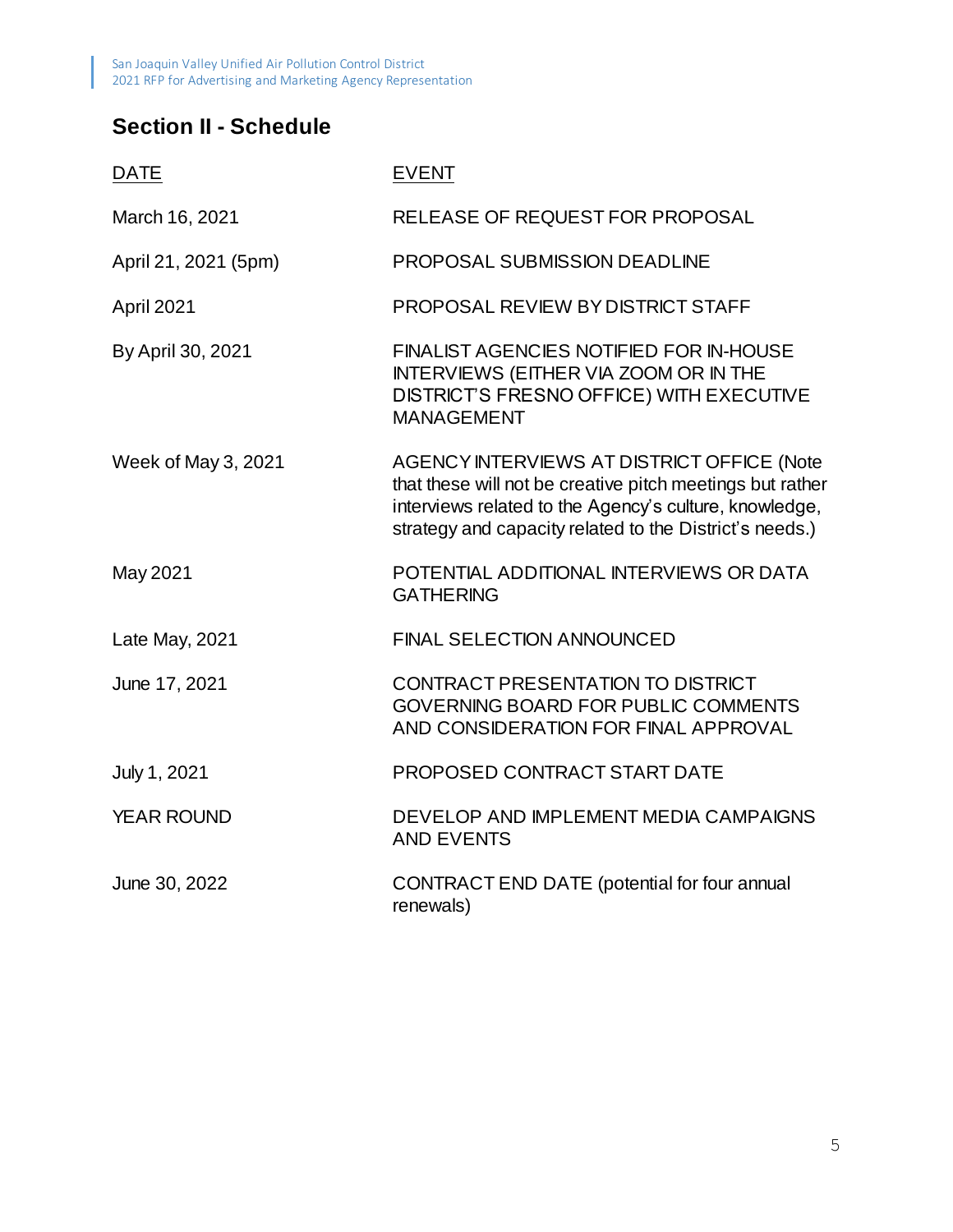#### **Section III – Background**

The San Joaquin Valley air basin struggles with attainment issues for two primary pollutants: ozone, which is generally a summertime problem; and particulate matter (PM), which is generally a problem during fall and winter. Accordingly, the District has supplemented its "toughest in the nation" regulatory program with a growing number of voluntary and educational programs tied to personal action and in some cases supported with grant funding. The District's Grants and Incentives Department implements numerous grant programs to augment the regulatory actions of the District. Additionally, as the District is faced with meeting tough, federal air quality standards, it is becoming more important for the public to take a proactive role in reducing emissions.

Since its formation, the District has developed more than 600 rules and amendments, which have reduced emissions from stationary sources – the District's sole regulatory authority – by 80 percent. However, vehicle use – including diesel truck traffic traveling through the air basin on the two major arteries of Highway 99 and Interstate 5 – accounts for over 80 percent of the air basin's current overall pollution problems. (For more details about the District's accomplishments and challenges, review the District's latest Annual Report at [https://www.valleyair.org/General\\_info/pubdocs/2019-20-Annual-Report.PDF.](https://www.valleyair.org/General_info/pubdocs/2019-20-Annual-Report.PDF)

This Request for Proposals includes several components and focus areas, which should each be viewed as a part of an overarching District strategy to further air quality improvements. In essence, the selected agency will become the agency of record for the District, and will play a key role in developing the District's messages and furthering the District's mission.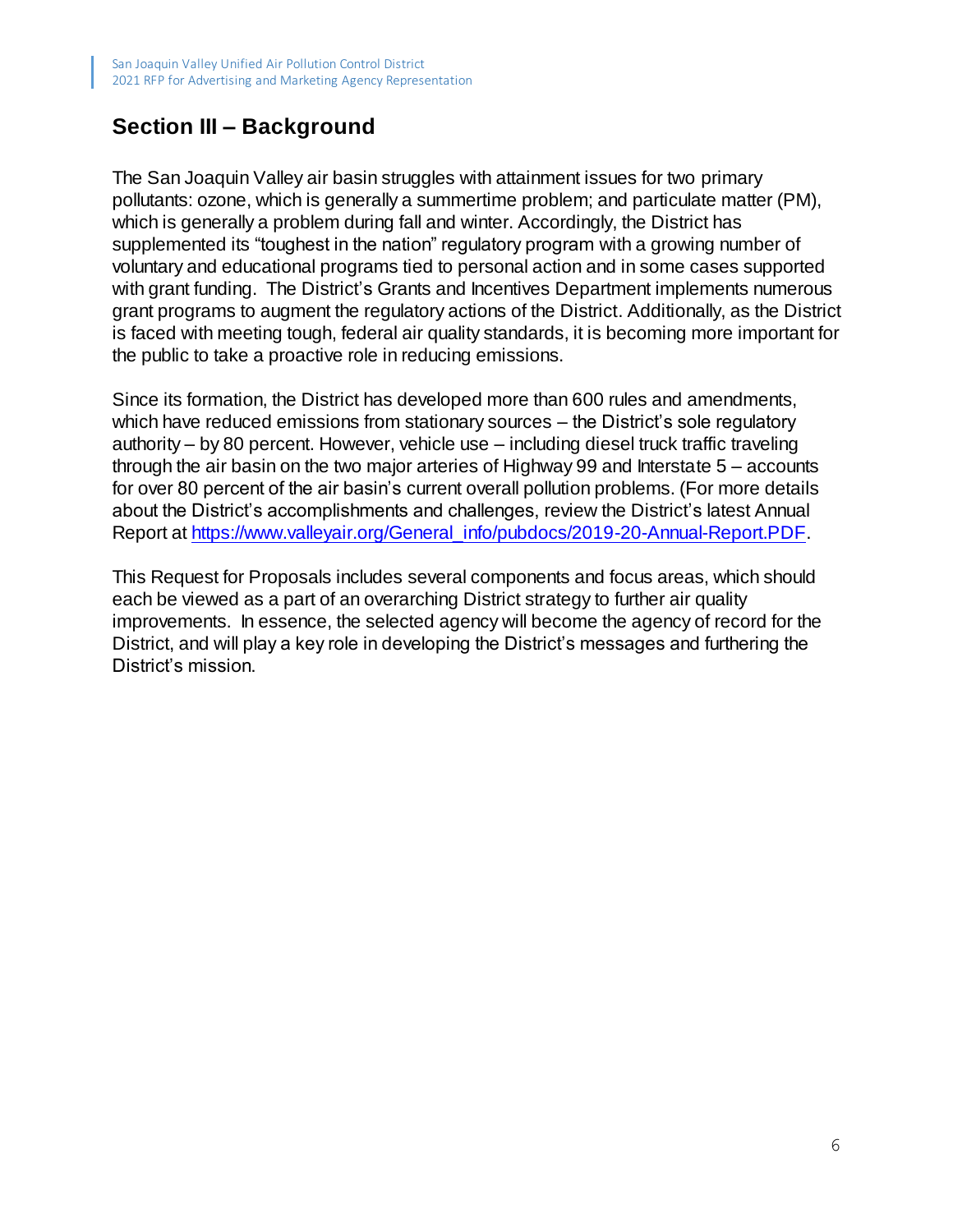### **Section IV – Project Specifications**

This Request for Proposals process includes two primary components: a written proposal and an in-house interview. Only agencies scoring in the top three after evaluation of the written proposal will move on to the in-house evaluation scheduled for the first week of May 2021. Each of the two components stands alone. That is to say, the written proposal scores will only be used to narrow the field to three finalists. While the interview team will have access to the written proposals, the ranking and scores from the written proposals will not be considered during the final evaluation and selection of the winning agency. It is assumed that all agencies reaching the final round of interviews have the technical skill set and staffing expertise to fully and successfully execute the campaign. The final round of interviews will primarily assess the agencies' understanding of the District's mission and the challenges of the San Joaquin Valley overall, ability to efficiently and effectively leverage the budget for the best results and the potential for a productive relationship with the entire District team (from Governing Board members and the Executive Director, down to the staff in the District's Outreach and Communications department).

We anticipate the initial annual contract budget to be approximately \$800,000, which will be broken loosely into three components:

- \$350,000 for winter residential No Burn outreach (may include: social, digital, outdoor billboards, print, TV, radio, other efforts as deemed valuable)
- \$300,000 for summer outreach, primarily a *Healthy Air Living* message (may include: social, digital, outdoor billboards, print, TV, radio, other efforts as deemed valuable)
- \$150,000 for additional programs
	- o AB 617 Community Outreach Program<http://community.valleyair.org/>
	- o Various other District grant programs <http://valleyair.org/grants/>
	- o Various District-hosted events such as symposiums

To gain insight into past District Campaigns, you can review past commercials here: [http://www.valleyair.org/videos/video\\_idx.htm](http://www.valleyair.org/videos/video_idx.htm)

#### **Again, please note that the budget may change and is contingent on approval from the District's Governing Board.**

The chosen agency will be required to develop and implement comprehensive, multi-lingual paid and public-service advertising campaigns. The program costs are to include all media placement, agency fees/commissions, production costs, materials, subcontractor fees, travel expenses and any contingency fees. The District may also ask the agency to assist in the coordination and promotion of large events.

If approved by the Governing Board, the term of the contract will be our fiscal year, from July 1, 2021 to June 30, 2022. The contract will include an option for four annual renewals,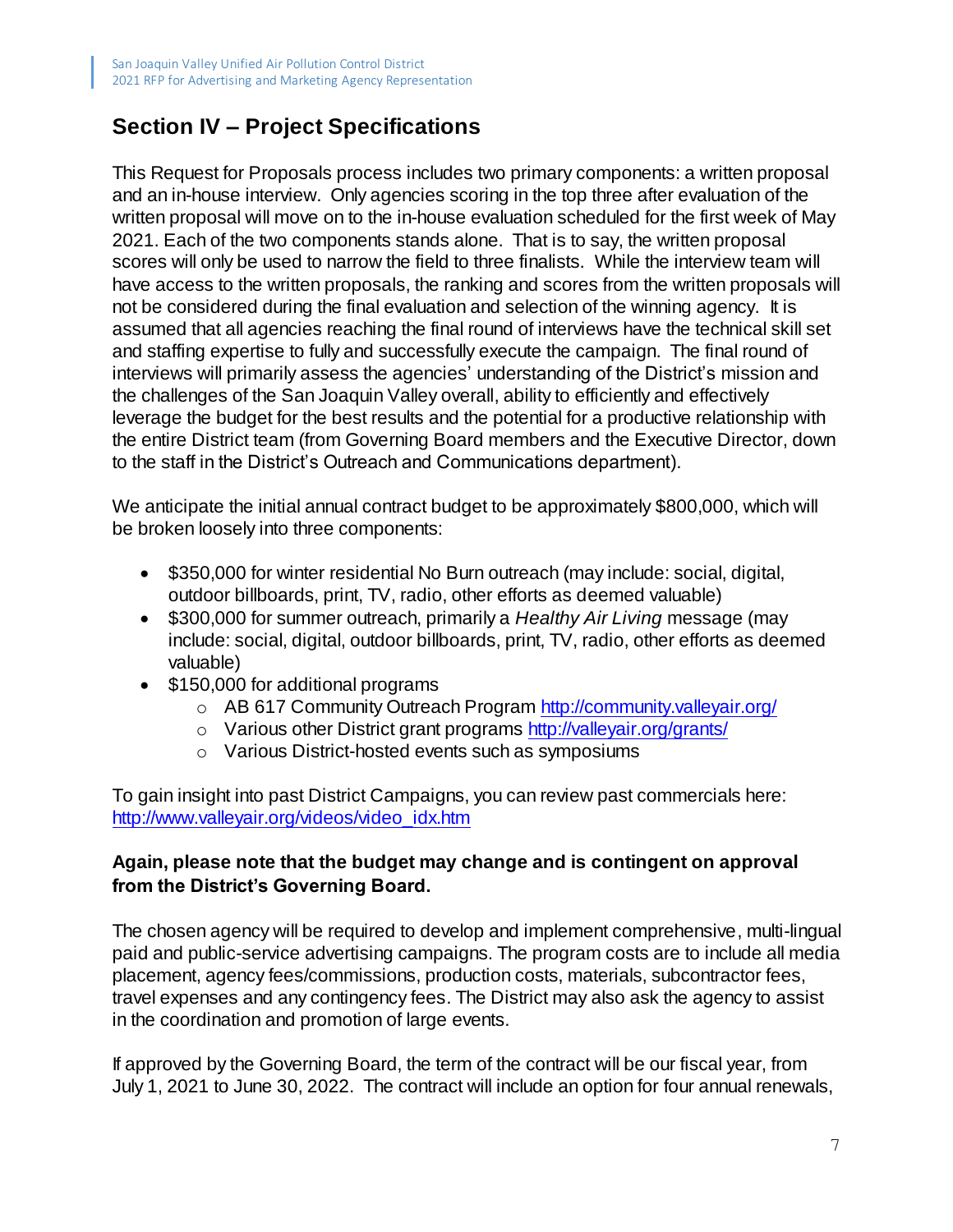each for approximately 12 months, pending a performance evaluation and approval by the Governing Board annually.

An authorized representative from the selected agency must be available for project meetings throughout the life of the contract. The project meetings will be held online via Zoom, at the District office in Fresno or in the agency's office, as determined by the District. The meetings will be set as needed throughout the year to discuss, develop, review, edit and revise the strategies for the various campaigns. It should be noted that the advertising agency may be called upon with very short notice to assist the District staff with unexpected high priority needs. The selected agency will need to be extremely flexible and very responsive to the District. The District will not reimburse the agency for travel associated with these types of meetings.

All campaign strategies, advertising concepts, budgets, on-air talent, ad copy and scripts must be submitted to the District in advance for review. The District reserves final editing and approval rights for any concept, spots and/or copy.

Upon acceptance of the contract with the District, the selected agency will be responsible for procuring copyrights to music tracks, photos, sound effects and/or other licensed creative material. The agency is to disclose sources of music/SFX libraries and copyright terms, conditions and agreements in advance.

Upon notification of the project award, the agency will furnish the District with written proof of commercial general liability insurance with minimum limits of coverage in the amount of two million dollars per occurrence; automobile liability insurance which covers bodily injury and property damage with a combined single limit with minimum limits of coverage in the amount of two million dollars per occurrence; and workers' compensation insurance, as required by California law.

The agency will supply the District with full-color electronic comps of any billboards and printed pieces produced, as well as proof of performance for all outdoor and print placements. The agency will supply the District with high-resolution post-production duplicates of all broadcast spots for District exhibition purposes. Whenever possible, the District will utilize electronic files and requests that the selected agency follow similar protocols.

The District reserves ownership rights to all concepts and advertising developed for the various campaigns, including all raw footage and photography shot exclusively for the District. Everything produced, created and developed for the District will be considered work for hire.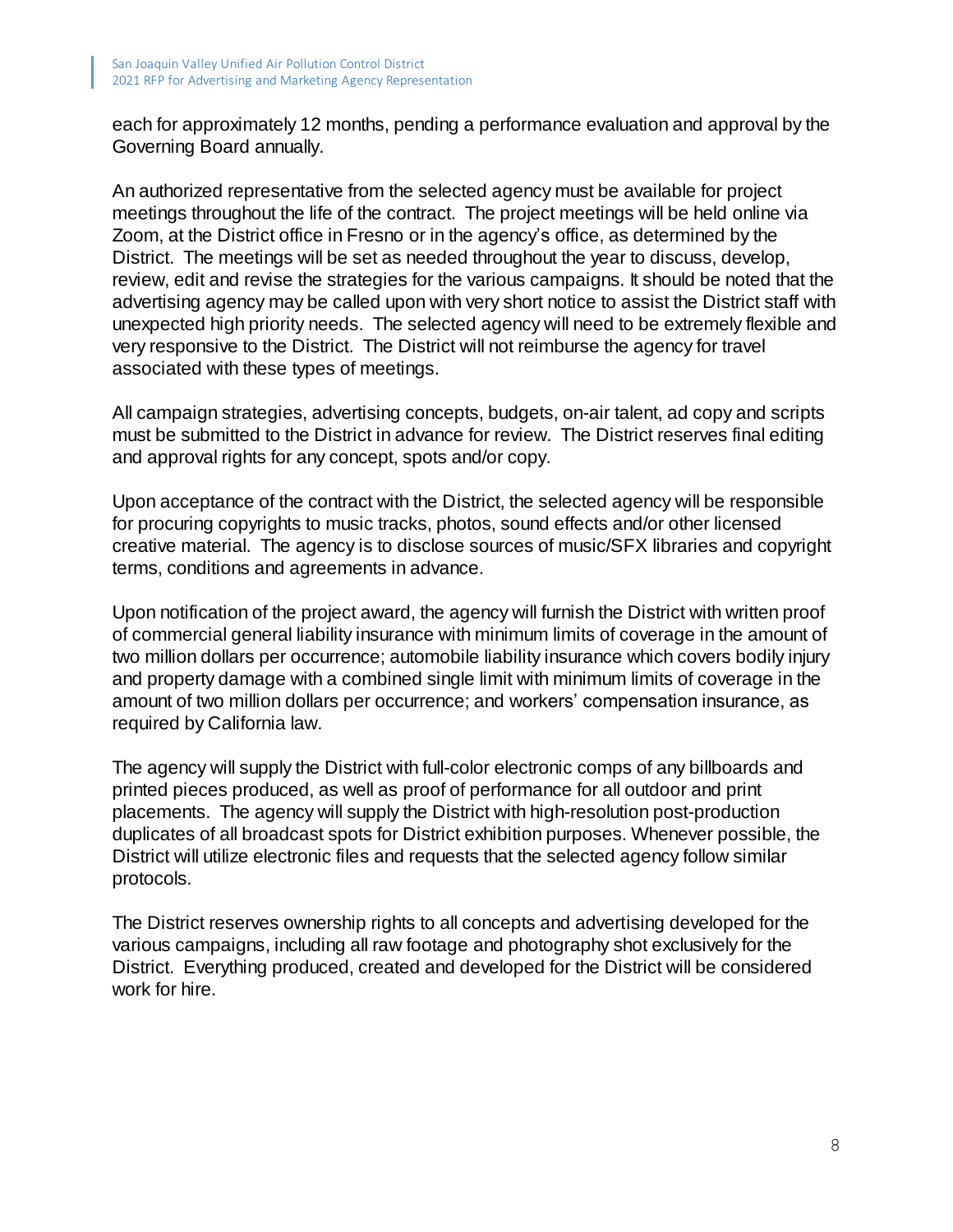#### **Section V - Written Proposal Contents**

All proposals must follow the format outlined below, and all of the requested information must be supplied in a proposal packet and received at jaime.holt@valleyair.org or in the District Central Office, 1990 E. Gettysburg Ave., Fresno, CA 93726 by **5 p.m. on Wednesday, April 21, 2021**. Incomplete proposals or proposals arriving after the deadline will be automatically disqualified from consideration. **No exceptions or extensions will be granted.** If you have any size-related challenges emailing your proposal, please call Jaime Holt at 559-309-3336 prior to 5 p.m. on April 21, and we will address any issues.

Written proposals may not exceed **FORTY (40) TOTAL** electronic 8.5x11 inch pages (this includes any cover page, cover letter, closing page and sample work submissions). If submitting a hardcopy version of the proposal, this can be 20 pages printed on both sides.

All proposal packets must contain the following:

- A. Cover Letter: Include the name, address, telephone number, email and signature of the person authorized to commit the agency to the terms specified in the proposal.
- B. Summary of Qualifications: Provide a description of the agency's capabilities:
	- 1. Number of years in business.
	- 2. Brief description of the key staff's professional experience and hourly pay rate (highlight environmental or government experience).
	- 3. Address the District's high expectations regarding:
		- a. Product quality,
		- b. Need for agency flexibility and accessibility,
		- c. Efficiency and understanding of the limitations of taxpayerfunded programs,
		- d. Budget management expertise,
		- e. Unique qualities of public agency, and
		- f. Timely turnarounds.
	- 4. Explain in-house multi-lingual outreach capabilities regarding:
		- a. Key Spanish speaking staff or subcontractors
		- b. Experience producing Spanish language TV, radio, outdoor and print advertisements
		- c. Experience reaching the Valley Spanish speaking population beyond traditional media outlets

Provide any recommendations your agency might have to improve the District's outreach to the Valley Spanish speaking population.

5. If possible, detail current experience working with at least two (2) air quality, environmental or public agencies in the San Joaquin Valley. Work should be current; should include TV, radio, print, outdoor, social media development and placement; and should list any subcontractors used. If you do not have two samples of work from air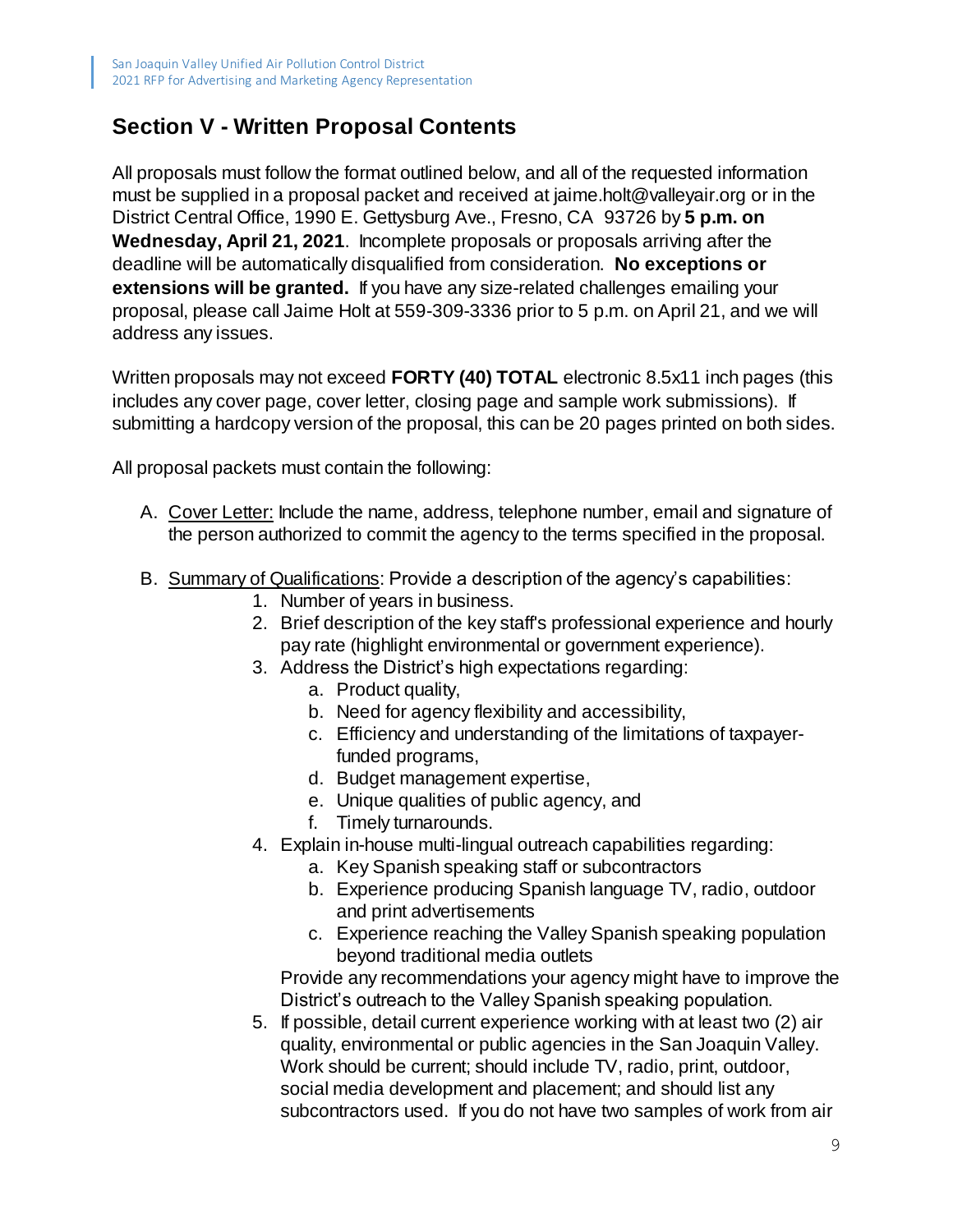quality, environmental or public agency, other work may be submitted but may not receive the same level of points

- 6. Provide a detailed professional bio, including hourly pay rate, of the proposed Account Executive who would be assigned to this account. **(15 points)**
- C. Understanding of the San Joaquin Valley: Explain your agency's understanding of the San Joaquin Valley including all relevant factors which could potentially impact the effectiveness of the District's outreach programs such as demographics, political realities, etc. **(10 points)**
- D. Key Air Quality Challenges and Opportunities in the Valley: Outline your agency's view of the key challenges and opportunities in the Valley with regard to air quality. **(10 points)**
- E. Media Planning and Buying: Detail your agency's experience in researching, planning and buying media in the San Joaquin Valley's three media markets, submit examples of past media plans and include rationale and budget numbers. In addition, discuss the challenges related to purchasing TV for San Joaquin and Stanislaus Counties and how your team might address those challenges. Include your agency's success with acquiring value added to any previous media buy. *Detail the proposed structure for commission rates or flat fee pricing that you would expect to receive off media placed under this contract*. **(15 points)**
- F. Social Media, Digital and OTT: Detail your agencies experience in researching, planning and buying social, digital and OTT media for public agencies operating in the San Joaquin Valley. Review the District's Facebook and Twitter social media platforms and make suggestions as to how we might be able to better leverage paid advertising on these platforms. **(15 points)**
- G. Budget and Billing: Submit a sample budget/media plan for the 2021-22 winter residential wood burning reduction program to include the following in all media markets of the Valley. Assume a \$350,000 total budget (do not include any carve out for creative or production) and a wide target audience of adults 18 and up throughout the Valley. Propose a plan that will most effectively and efficiently reach our target audience.

Include estimates of media placement costs. The District is aware that these will be cost estimates, yet they should be in line with what your agency can negotiate if receiving the District contract. Inability to acquire actual media buys that are within 10% of the estimated value presented in this budget may be grounds to terminate your agreement with the District.

Also, include proposed agency commission rates or flat fees, agency staffing costs, and overhead or additional costs that will be paid directly to the agency. Be aware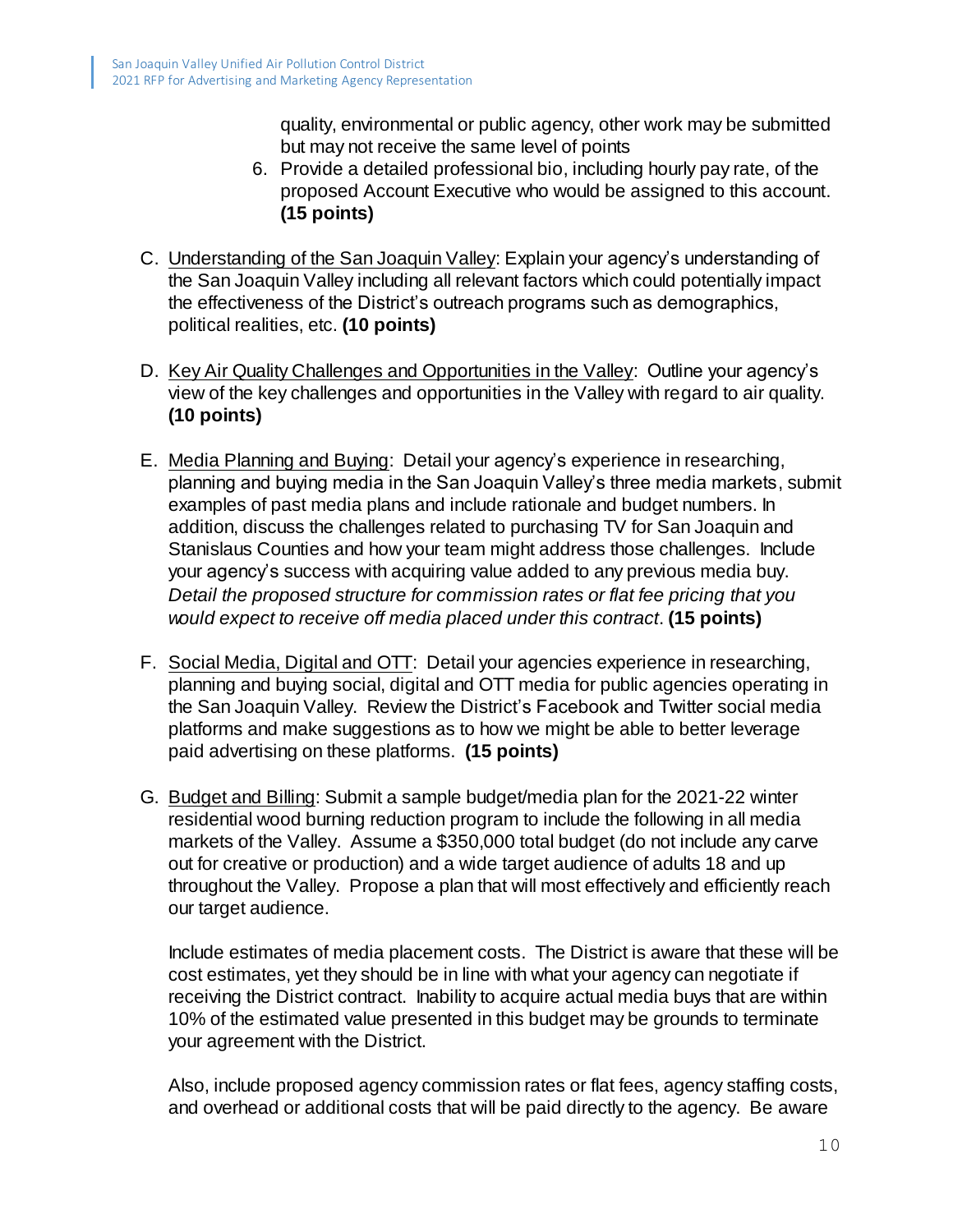the District is looking for an agency to propose their lowest possible commission rate and staffing fees. **(20 points)**

- H. Sample Work Submission (Portfolio) -- Please submit representative samples for three current campaigns the agency has developed and coordinated within the San Joaquin Valley. The portfolio must contain a project summary sheet outlining the goals and successes of each campaign and must reflect experience working with TV, social, digital, outdoor and advertising as appropriate. The portfolio must also include a work summary page identifying any subcontractors used in each campaign and detailing the work completed by each one. If possible, the portfolio should highlight multi-lingual campaigns developed for public agencies. Since this RFP is not requesting spec creative work as part of the RFP process, the work portfolio will demonstrate an agency's ability to execute the District's campaigns. **(10 points)**
- I. References Provide three client references (with current phone numbers, email addresses and the name of an appropriate contact person) for which the agency has produced a comprehensive bilingual advertising and public outreach campaign. If possible, the references should be with clients representing public agencies within the San Joaquin Valley. **(5 points)**